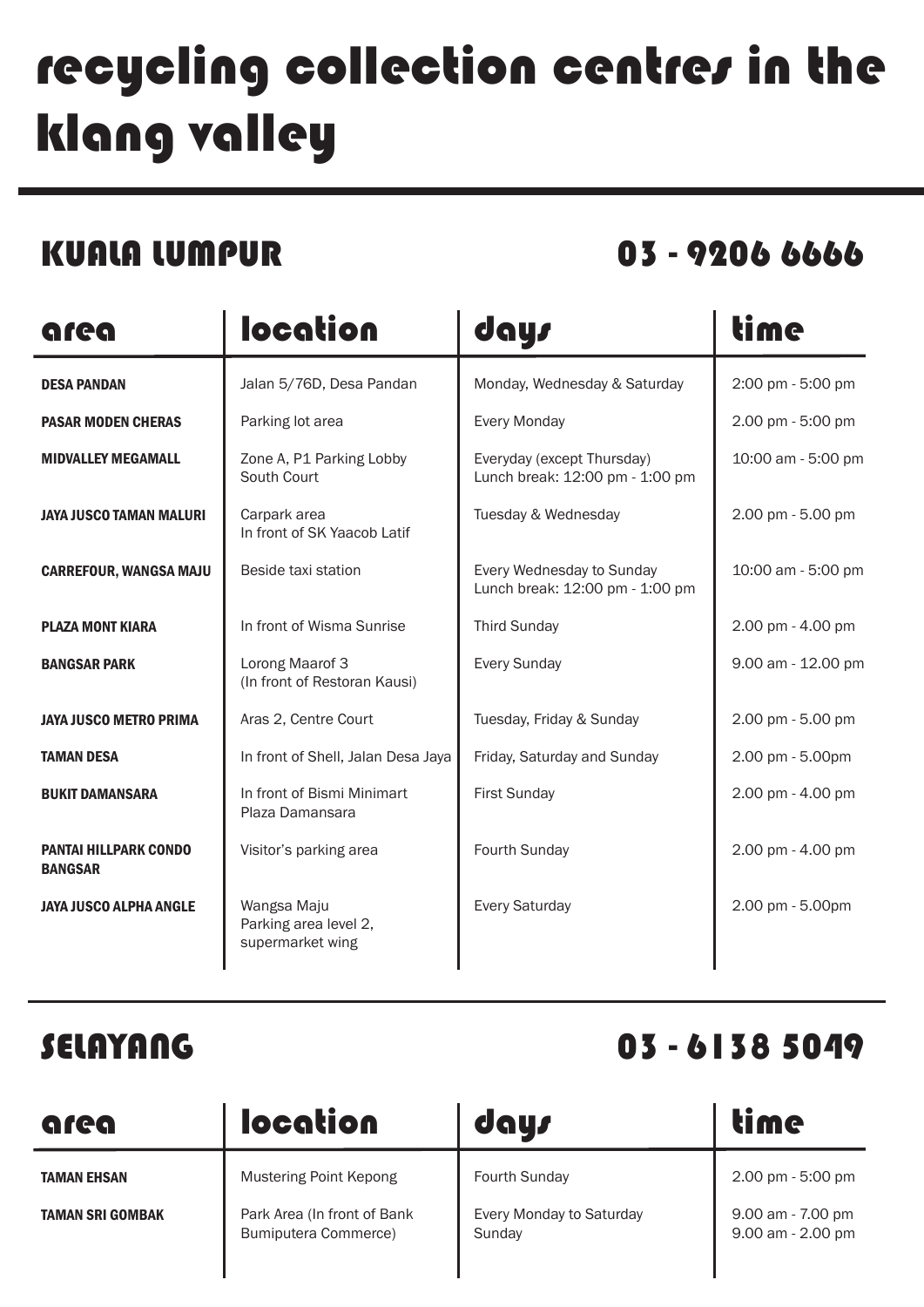### PETALING JAYA 03 - 7874 8433

| area                            | <b>location</b>                                     | days                       | <b>time</b>          |
|---------------------------------|-----------------------------------------------------|----------------------------|----------------------|
| <b>ALAM FLORA SSA2</b>          | Carpark Area, Jalan SS8/2,<br>Kelana Jaya           | <b>Every Second Friday</b> | 9.30 am - 11.30 am   |
| <b>DAMANSARA JAYA</b>           | Jalan SS22/26                                       | <b>Every Sunday</b>        | 10.00 am - 12.00 pm  |
| <b>SS3 RESIDENT ASSOCIATION</b> | <b>Resident Association Center,</b><br>Jalan SS3/14 | <b>Every Saturday</b>      | 9.30 am - 12.00 pm   |
| <b>BANDAR SRI DAMANSARA</b>     | Persiaran Margosa                                   | Fourth Sunday              | $9.00$ am - 11.30 am |

remember, small pieces of paper like receipts and flyers can be recycled too!

### SUBANG JAYA 03 - 7874 8433

| area                         | location                     | days                                                                              | time                |
|------------------------------|------------------------------|-----------------------------------------------------------------------------------|---------------------|
| <b>SUNWAY PYRAMID</b>        | Lift Lobby, Level 5          | Every Friday to Tuesday<br>Lunch break: 1.00pm - 2.00pm                           | 10.00 am. - 5.00 pm |
| <b>MENARA SUNWAY</b>         | In front of Menara Sunway    | Every last Saturday                                                               | 9.30 am - 11.30 am  |
| <b>CARREFOUR SUBANG JAYA</b> | Subang walk                  | Wednesday - Sundays<br>Lunch break: 11.45am - 12.45pm<br>1.00pm - 3.00pm (Friday) | 10.00am - 5.00pm    |
| <b>SOUTH CITY PLAZA</b>      | In front of Parkson entrance | Every Saturday and Sunday<br>Lunch break: 1.00pm - 2.00pm                         | 10.00am - 6.00pm    |

just put them all in a plastic bag and when it's full, it's off to the recycling centre!

### AMPANG JAYA 03 - 6138 5049

| area                                        | location           | days                                                           | <b>time</b>          |
|---------------------------------------------|--------------------|----------------------------------------------------------------|----------------------|
| KOMPLEKS MUHIBBAH,<br>TAMAN NIRWANA, AMPANG |                    | Monday - Thursday & Saturday<br>Lunch break: 1.00 pm - 2.00 pm | $9.00$ am $-5.00$ pm |
| <b>TMN BUKIT UTAMA</b>                      | Bukit Antarabangsa | Everyday (DROP OFF ONLY)                                       | 24 hours             |
| <b>FLAT JALAN 4M</b>                        | Ampang Jaya        | Everyday (DROP OFF ONLY)                                       | 24 hours             |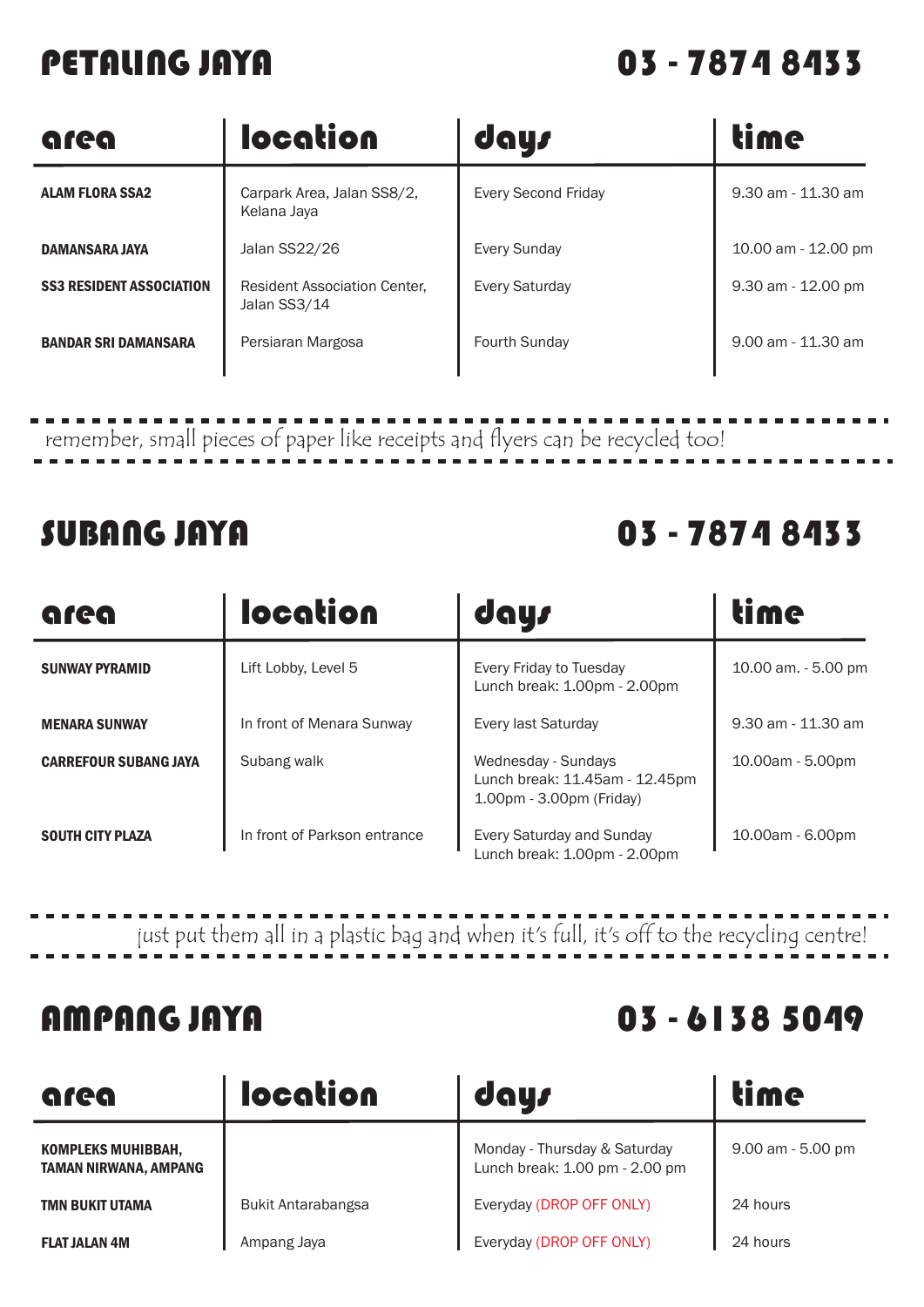### PUTRAJAYA 03 - 8733 9433

| area                         | location        | days                      | time              |
|------------------------------|-----------------|---------------------------|-------------------|
| PRESINT 8, 10, 16 (Kerbside) |                 | Every Tuesday             | 8.00 am - 3.00 pm |
| <b>PRESINT 9 (Kerbside)</b>  |                 | Every Monday              | 8.00 am - 3.00 pm |
| <b>PRESINT 11 (Kerbside)</b> |                 | <b>Every Friday</b>       | 8.00 am - 3.00 pm |
| <b>Presint 8,11 &amp; 16</b> | Apartments      | <b>Every Saturday</b>     | 8.30 am - 5.30 pm |
| <b>Presint 9</b>             | Apartments      | <b>Every Sunday</b>       | 8.30 am - 5.30 pm |
| <b>Pasar Awam Presint 16</b> |                 | <b>Every Saturday</b>     | 8.00 am - 5.00 pm |
| <b>PRESINT 8</b>             | Dewan Serbaguna | Every Saturday and Sunday | 8.00 am - 5.00 pm |
|                              |                 |                           |                   |

### KLANG 03 - 7874 8433

÷

| <b>BUKIT RAJA SHOPPING</b><br><b>COMPLEX</b> | Carpark area | Everyday (except Wednesday &<br>Thursday)<br>Lunch break: 1.00 pm - 2.00 pm | 10.00 am - 5.00 pm |
|----------------------------------------------|--------------|-----------------------------------------------------------------------------|--------------------|
|----------------------------------------------|--------------|-----------------------------------------------------------------------------|--------------------|

### SHAH ALAM 03 - 7874 8433

| <b>SEKSYEN 11</b>                                   | In front of multipurpose hall         | Everyday (except Tuesday &<br>Wednesday)<br>Lunch break: 1.00 pm - 2.00 pm | 10.00 am - 5.00 pm |
|-----------------------------------------------------|---------------------------------------|----------------------------------------------------------------------------|--------------------|
| <b>WISMA DRB-HICOM</b>                              | Carpark area                          | Every last Friday of the month                                             | 9.00 am - 11.00 am |
| <b>KOTA KEMUNING RESIDENT</b><br><b>ASSOCIATION</b> | MBSA multipurpose hall,<br>Seksyen 31 | Every third Saturday of the month                                          | 9.00 am - 11.30 am |

## KUALA SELANGOR 03 - 3289 2480

| ASRAMA PUSAT SRI TANJUNG                    | Carpark                                | Every Saturday except public<br>holidavs       | $9.00$ am $- 1.00$ pm |
|---------------------------------------------|----------------------------------------|------------------------------------------------|-----------------------|
| <b>PEKAN SUNGAI BESAR</b>                   | Lot PT 6216, Jalan Bunga Raya<br>Besar |                                                | $9.00$ am $-1.00$ pm  |
| <b>PASAR BASAH TANJUNG</b><br><b>KARANG</b> |                                        | Every Tuesday except public<br><b>Holidavs</b> | $9.00$ am $-1.00$ pm  |